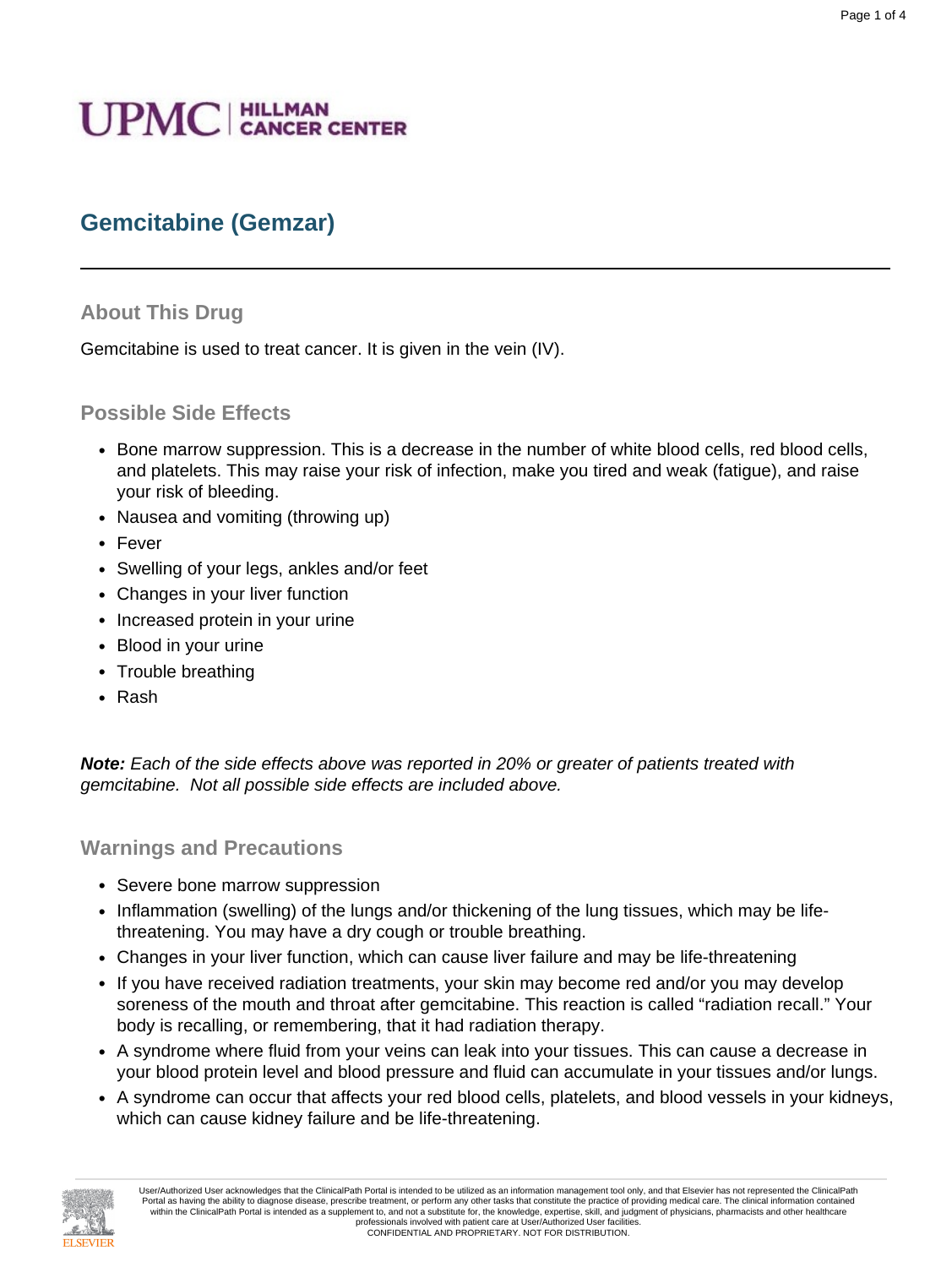• Changes in your central nervous system can happen. The central nervous system is made up of your brain and spinal cord. You could feel extreme tiredness, agitation, confusion, hallucinations (see or hear things that are not there), have trouble understanding or speaking, loss of control of your bowels or bladder, eyesight changes, numbness, or lack of strength to your arms, legs, face, or body, seizures or coma. If you start to have any of these symptoms let your doctor know right away.

**Note:** Some of the side effects above are very rare. If you have concerns and/or questions, please discuss them with your medical team.

## **Important Information**

• This drug may be present in the saliva, tears, sweat, urine, stool, vomit, semen, and vaginal secretions. Talk to your doctor and/or your nurse about the necessary precautions to take during this time.

# **Treating Side Effects**

- Manage tiredness by pacing your activities for the day.
- Be sure to include periods of rest between energy-draining activities.
- To decrease the risk of infection, wash your hands regularly.
- Avoid close contact with people who have a cold, the flu, or other infections.
- Take your temperature as your doctor or nurse tells you, and whenever you feel like you may have a fever.
- To help decrease the risk of bleeding, use a soft toothbrush. Check with your nurse before using dental floss.
- Be very careful when using knives or tools.
- Use an electric shaver instead of a razor.
- Drink plenty of fluids (a minimum of eight glasses per day is recommended).
- If you throw up or have loose bowel movements, you should drink more fluids so that you do not become dehydrated (lack of water in the body from losing too much fluid).
- To help with nausea and vomiting, eat small, frequent meals instead of three large meals a day. Choose foods and drinks that are at room temperature. Ask your nurse or doctor about other helpful tips and medicine that is available to help stop or lessen these symptoms.
- If you get a rash do not put anything on it unless your doctor or nurse says you may. Keep the area around the rash clean and dry. Ask your doctor for medicine if your rash bothers you.
- If you received radiation, and your skin becomes red or irritated again, or you develop soreness of the mouth and throat, follow the same care instructions you did during radiation treatment. Be sure to tell the nurse or doctor administering your chemotherapy about your skin changes.

# **Food and Drug Interactions**

• There are no known interactions of gemcitabine with food.

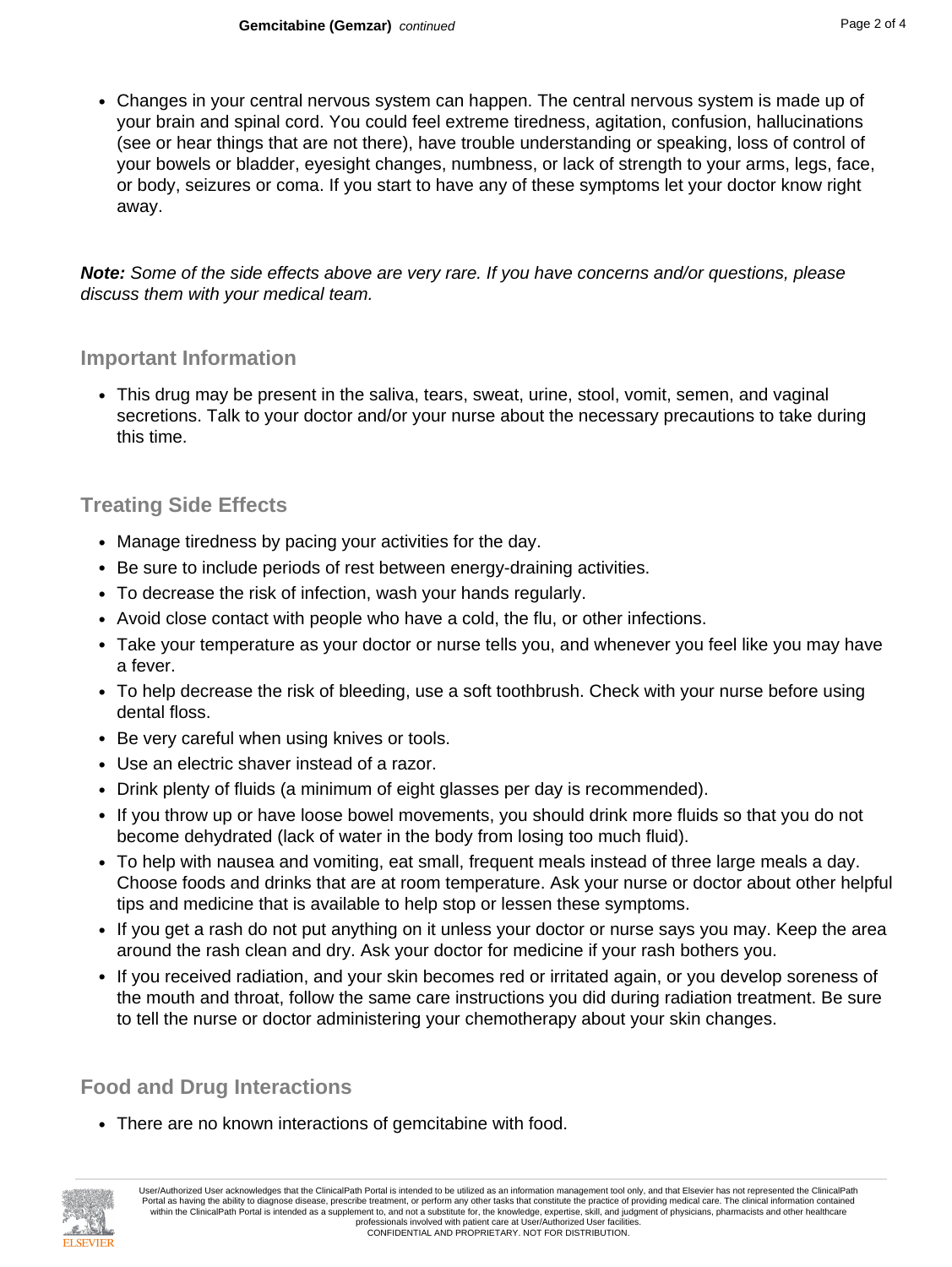• This drug may interact with other medicines. Tell your doctor and pharmacist about all the prescription and over-the-counter medicines and dietary supplements (vitamins, minerals, herbs, and others) that you are taking at this time. Also, check with your doctor or pharmacist before starting any new prescription or over-the-counter medicines, or dietary supplements to make sure that there are no interactions.

### **When to Call the Doctor**

Call your doctor or nurse if you have any of these symptoms and/or any new or unusual symptoms:

- Fever of 100.4° F (38° C) or higher
- Chills
- Tiredness that interferes with your daily activities
- Feeling dizzy or lightheaded
- Pain in your chest or abdomen
- Dry cough
- Wheezing and/or trouble breathing
- Confusion and/or agitation
- Changes in mood
- Symptoms of a seizure such as confusion, blacking out, passing out, loss of hearing or vision, blurred vision, unusual smells or tastes (such as burning rubber), trouble talking, tremors or shaking in parts or all of the body, repeated body movements, tense muscles that do not relax, and loss of control of urine and bowels. **If you or your family member suspects you are having a seizure, call 911 right away.**
- Hallucinations
- Trouble understanding or speaking
- Blurry vision or changes in your eyesight
- Numbness or lack of strength to your arms, legs, face, or body
- Easy bleeding or bruising
- Nausea that stops you from eating or drinking and/or is not relieved by prescribed medicines
- Throwing up more than 3 times a day
- Swelling of your legs, ankles, and/or feet
- Weight gain of 5 pounds in one week (fluid retention)
- Blood in urine
- Decreased urine or very dark urine
- Foamy or bubbly-looking urine
- A new rash/itching or a rash that is not relieved by prescribed medicines
- Signs of possible liver problems: dark urine, pale bowel movements, bad stomach pain, feeling very tired and weak, unusual itching, or yellowing of the eyes or skin
- If you think you may be pregnant or may have impregnated your partner

## **Reproduction Warnings**



User/Authorized User acknowledges that the ClinicalPath Portal is intended to be utilized as an information management tool only, and that Elsevier has not represented the ClinicalPath Portal as having the ability to diagnose disease, prescribe treatment, or perform any other tasks that constitute the practice of providing medical care. The clinical information contained within the ClinicalPath Portal is intended as a supplement to, and not a substitute for, the knowledge, expertise, skill, and judgment of physicians, pharmacists and other healthcare professionals involved with patient care at User/Authorized User facilities. CONFIDENTIAL AND PROPRIETARY. NOT FOR DISTRIBUTION.